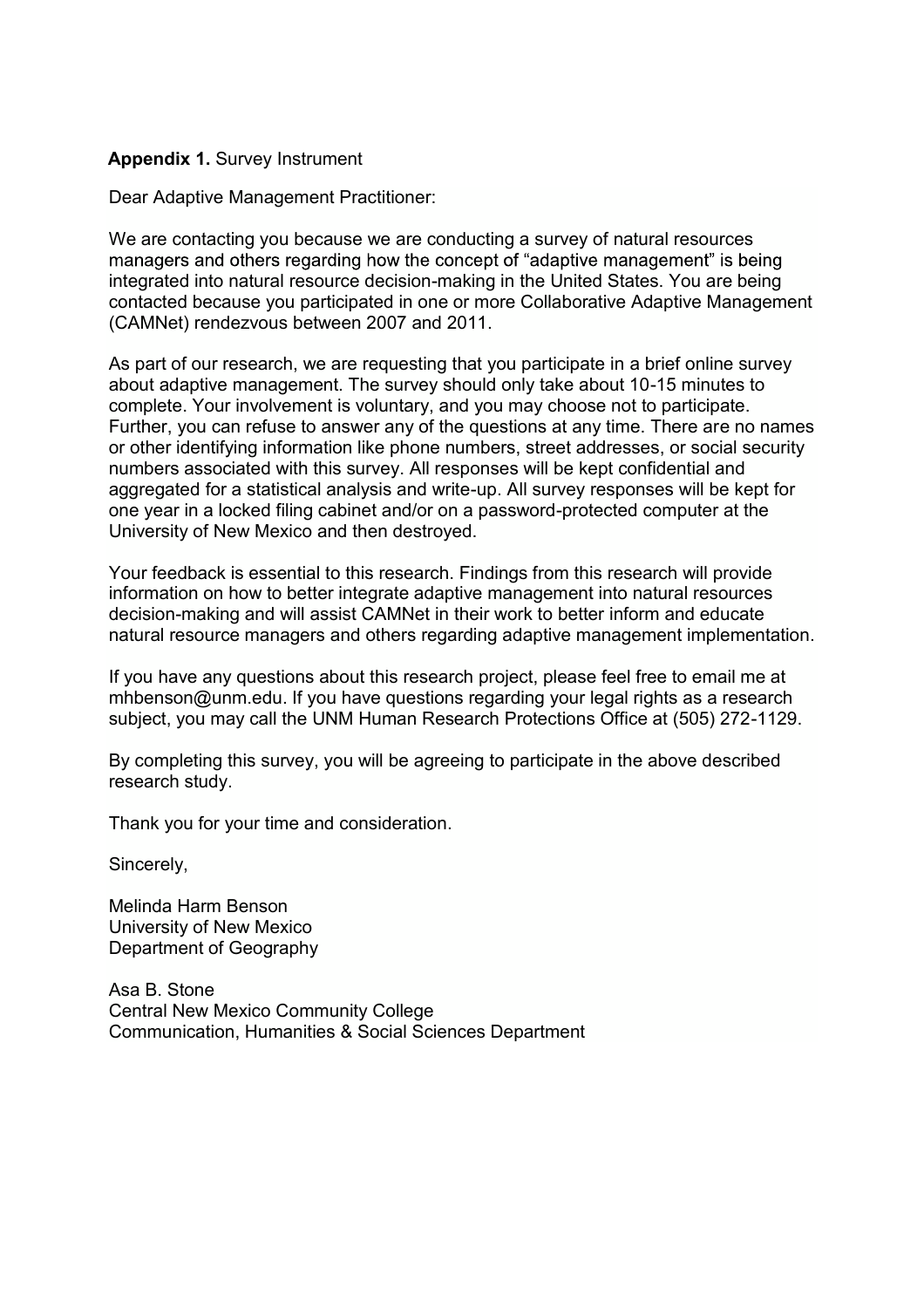# **1. Please describe your level of experience with adaptive management.**

### **2. There are many definitions of adaptive management being used by naturalresource managers, and below a couple of examples. How would you describe your own definition?**

National Research Council Definition (from National Research Council. 2004.

Adaptive management lis a decision process that promotes flexible decision making that can be adjusted in the face of uncertainties as outcomes from management actions and other events become better understood. Careful monitoring of these outcomes both advances scientific understanding and helps adjust policies or operations as part of an iterative learning process. Adaptive management also recognizes the importance of natural variability in contributing to ecological resilience and productivity. It is not a 'trial and error' process, but rather emphasizes learning while doing. Adaptive management does not represent an end in itself, but rather a means to more effective decisions and enhanced benefits. Its true measure is in how well it helps meet environmental, social, and economic goals, increases scientific knowledge, and reduces tensions among stakeholders.

Foundations of Success definition (from Salafsky, Nick, Richard Margoluis, and Kent Redford. 2001. Adaptive Management: A Tool for Conservation Practitioners. Washington, D.C.: Biodiversity Support Program.Adaptive Management).

Adaptive management incorporates research into conservation action. Specifically, it is the integration of design, management, and monitoring to systematically test assumptions in order to adapt and learn. This definition can be expanded as follows: a) Testing assumptions is about systematically trying different actions to achieve a desired outcome. It is not, however, a random trial-and-error process. Instead, it involves first thinking about the situation at your project site, developing a specific set of assumptions about what is occurring and what actions you might be able to use to affect these events. You then implement these actions and monitor the actual results to see how they compare to the ones predicted by your assumptions. The key here is to develop an understanding of not only which actions work and which do not, but also why. b) Adaptation is about taking action to improve your project based on the results of your monitoring. If your project's actions did not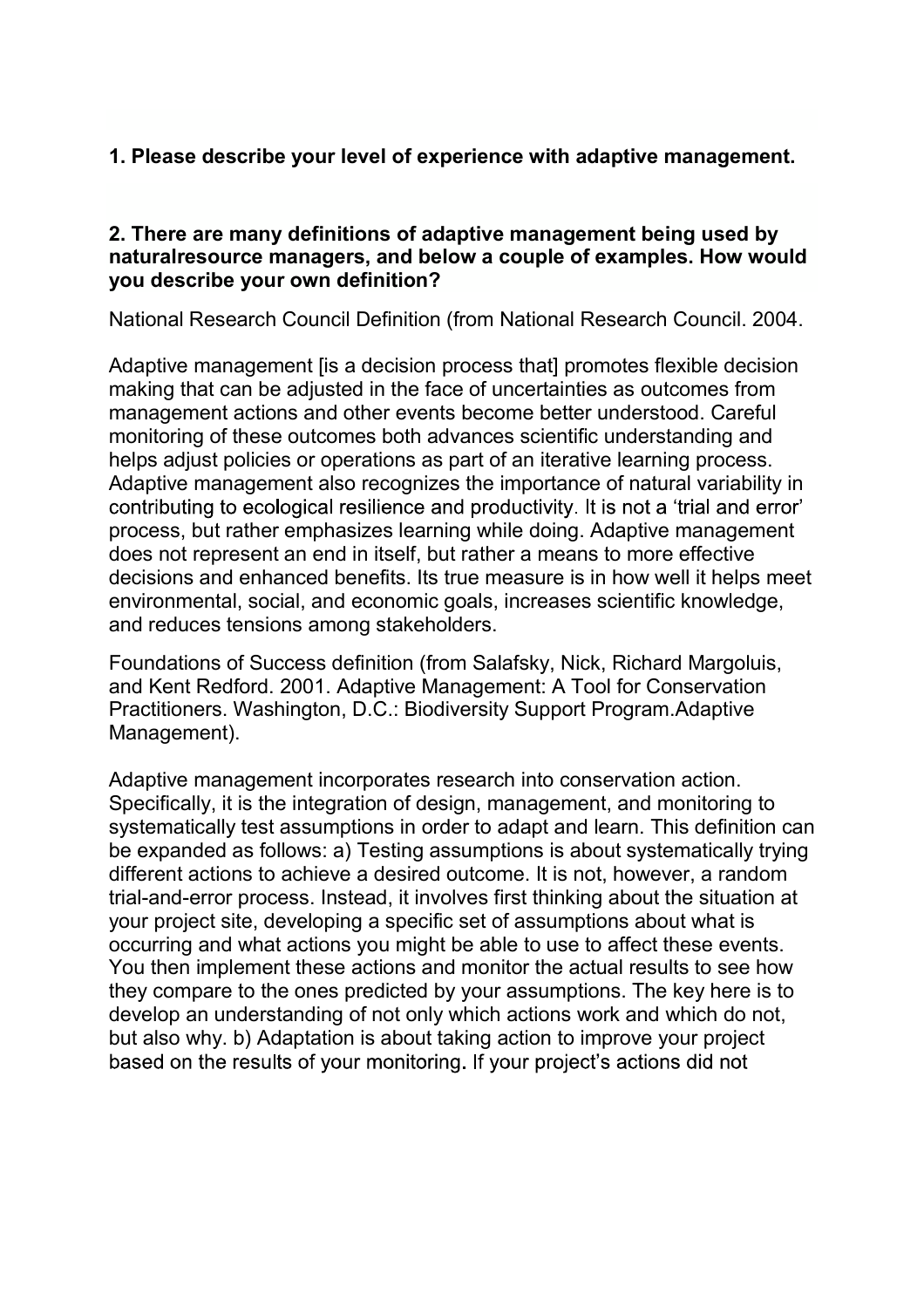achieve the expected results, it is because either your assumptions were wrong, your actions were poorly executed, the conditions at the project site have changed, your monitoring was faulty  $\sim$  or some combination of these problems. Adaptation involves changing your assumptions and your interventions to respond to the new information obtained through monitoring efforts. c) Learning is about systematically documenting the process that your team has gone through and the results you have achieved. This documentation will help your team avoid making the same mistakes in the future. Furthermore, it will enable other people in the broader conservation community to benefit from your experiences. Other practitioners are eager to learn from your successes and failures so that they can design and manage better projects and avoid some of the hazards and perils you may have encountered. By sharing the information that you have learned from your project, you will help conservation efforts around the world. Our definition of adaptive management includes a framework of specific conditions that warrant an adaptive management approach, steps for the process of adaptive management, and principles for the practice of adaptive management.

Defining Collaborative Adaptive Management (CAMNet Core Advisory Group, February 2010).

Adaptive management is a systematic management paradigm that assumes natural resource management policies and actions are not static, but are adjusted based on the combination of new scientific and socio-economic information. Management is improved through learning from actions taken on the ecosystems being affected. A collaborative adaptive management approach incorporates and links knowledge and credible science with the experience and values of stakeholders and managers for more effective management decision-making. Public participation in reviewing a program drafted by others is not collaborative adaptive management. Given the inherent ecological and social uncertainty in complex resource management decision- making, adaptive management recognizes that it is not always possible, a priori, to identify the "best" management alternative. Therefore, an experimental approach is warranted, and learning about the system becomes a deliberate goal similar to traditional ecological, economic, or social goals. Integral parts of adaptive management. Since adaptive management is often implemented in complex ecological and social settings, a collaborative process - in which multiple stakeholders participate in learning and developing a shared understanding about management goals, objectives, and decisions is an essential element of success. Stakeholder collaboration helps inform decision-making, build support for effective implementation, address disputes and enhances the likelihood of sustainable solutions. CAMNet experience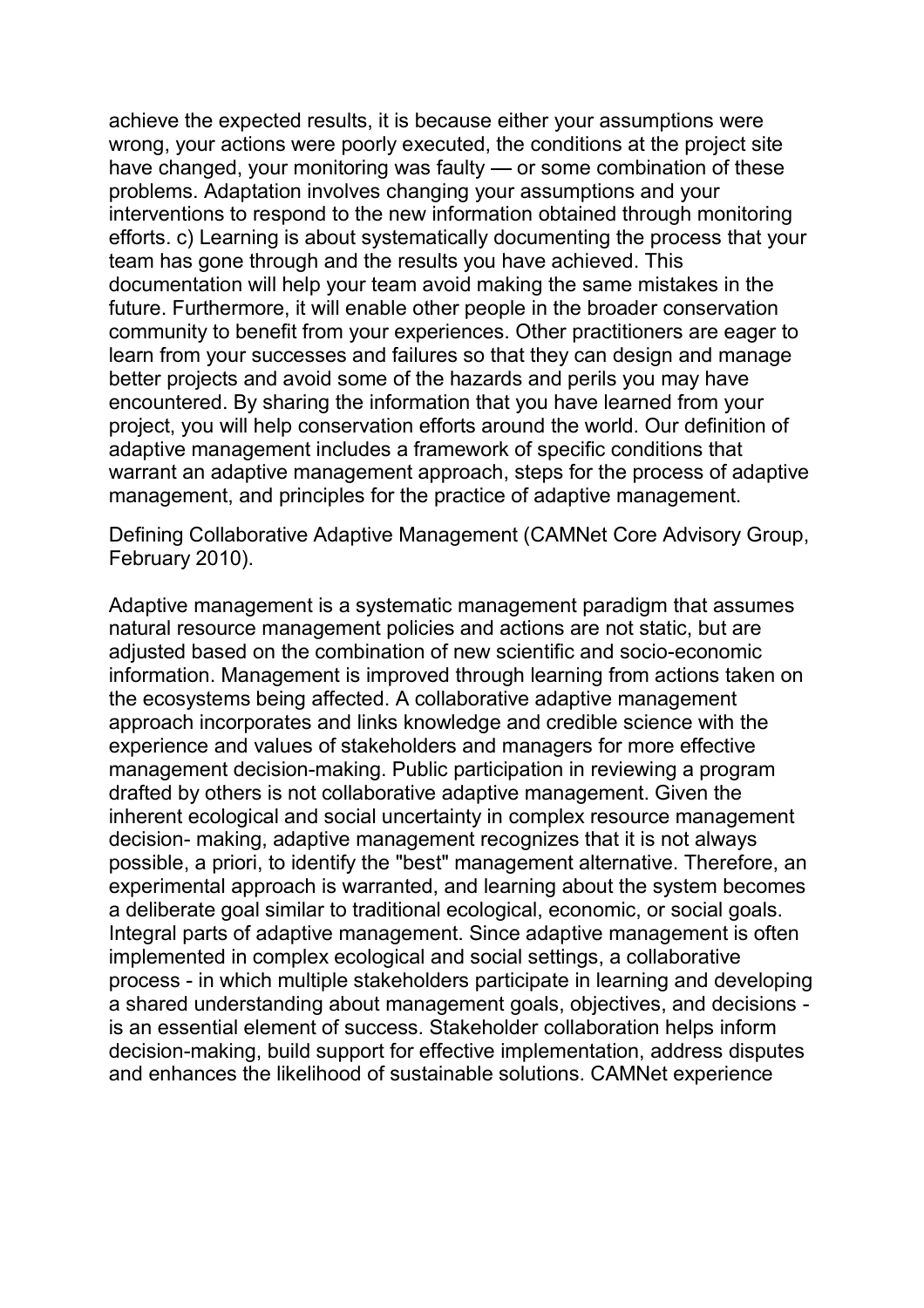suggests that collaborative adaptive management is best suited for situations where there are questions about the best management approach; opportunities to test lower-level risk, reversible management options; and reasonable decision space. Facilitating appropriate use of collaborative adaptive management also means recognizing when it is not the right approach. Adaptive management is not feasible where alternative outcomes cannot be identified or are not possible. A collaborative approach is not necessary when only one landowner is involved, and may not be necessary if there is agreement about the management action to be taken

### **3. Please evaluate the following statement: I am often involved in collaborative multi-stakeholder processes involving adaptive management.**

 $\circ$ Please evaluate the following statement: I am often involved in collaborative multistakeholder processes involving adaptive management. 1. Very much disagree

- O 2. Somewhat disagree
- О 3. Somewhat agree
- $\circ$ 4. Very much agree
- $\circ$ N. Not sure

| Comments (optional)L |  |
|----------------------|--|

### **4. Please evaluate the following statement: A central component of my job is the implementation of adaptive management.**

Please evaluate the following statement: A central component of my job is the implementation of adaptive management. 1. Very much disagree

- $\bigcirc$ 2. Somewhat disagree
- О 3. Somewhat agree
- О 4. Very much agree
- О N. Not sure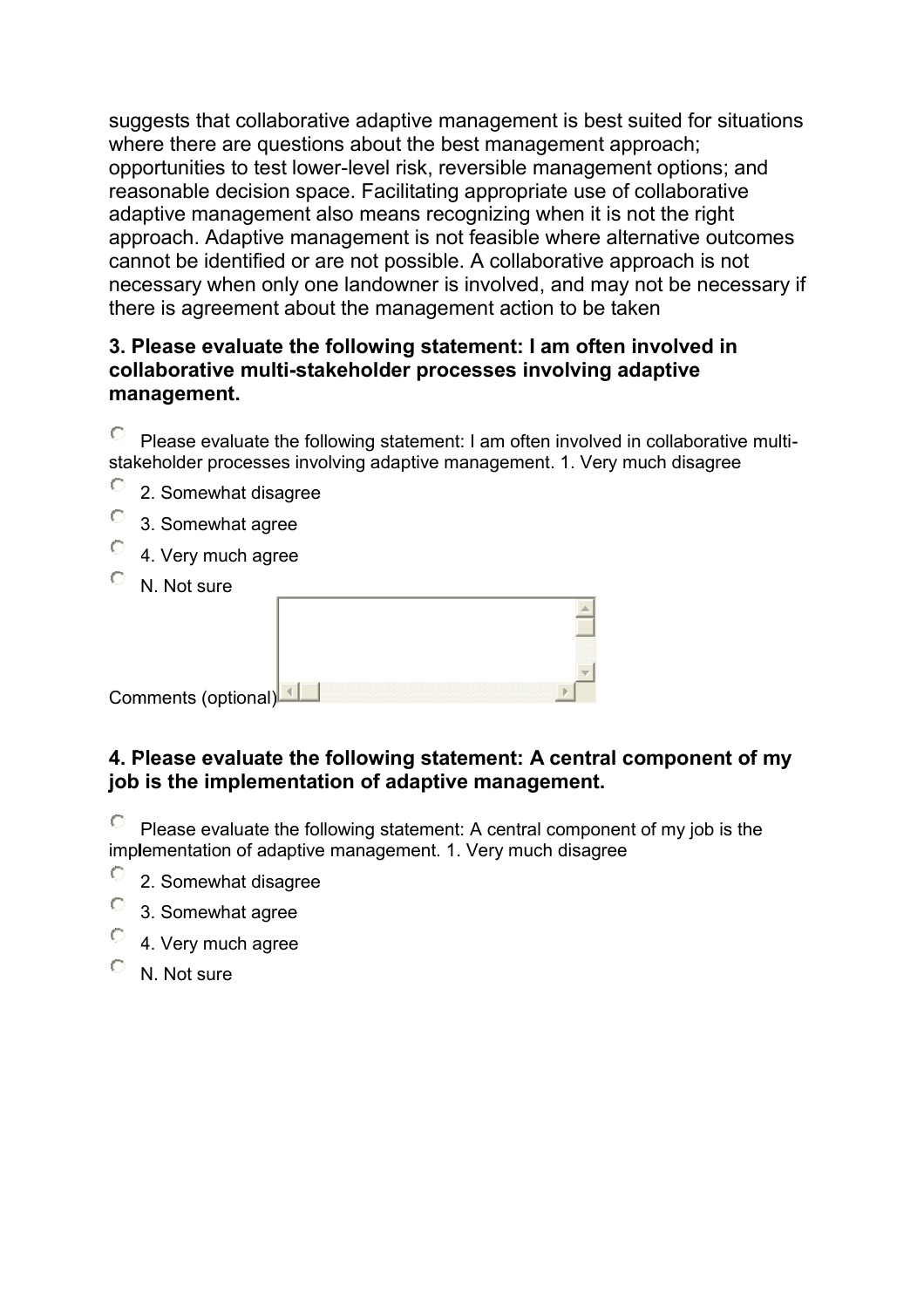| Comments (optional) |  |
|---------------------|--|
|                     |  |

### **5. Please evaluate the following statement: In my experience adaptive management efforts often involve collaborations between agencies.**

 $\circ$ Please evaluate the following statement: In my experience adaptive management efforts often involve collaborations between agencies. 1. Very much disagree

- 0 2. Somewhat disagree
- $\bigcirc$ 3. Somewhat agree
- $\circ$ 4. Very much agree
- $\bullet$ N. Not sure

| Comments (optional) |  |
|---------------------|--|

### **6. Please evaluate the following statement: Managers usually take the time to build a conceptual model of the management area before engaging in adaptive management.**

0 Please evaluate the following statement: Managers usually take the time to build a conceptual model of the management area before engaging in adaptive management. 1. Very much disagree

- $\circ$
- 2. Somewhat disagree
- $\circ$ 3. Somewhat agree
- $\circ$ 4. Very much agree
- N. Not sure

| Comments (optional) |
|---------------------|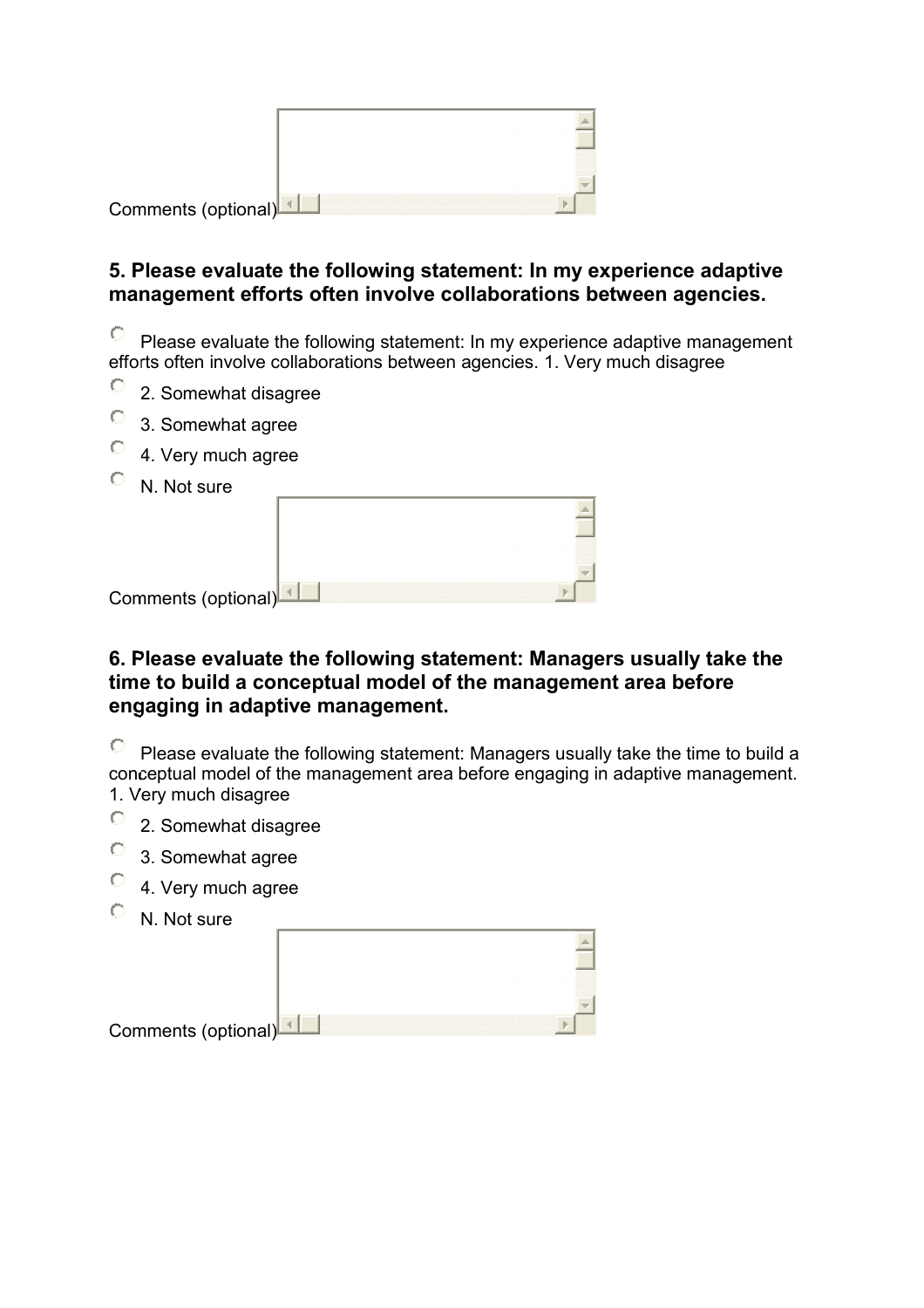### **7. Please evaluate the following statement: Conceptual models that are developed include both human and ecological systems.**

О Please evaluate the following statement: Conceptual models that are developed include both human and ecological systems. 1. Very much disagree

- О 2. Somewhat disagree
- О 3. Somewhat agree
- 0 4. Very much agree
- $\circ$ N. Not sure

| Comments (optional) |  |
|---------------------|--|

### **8. Please evaluate the following statement: In general, baseline information and/or data about the relevant system(s) are gathered before adaptive management takes place.**

О Please evaluate the following statement: In general, baseline information and/or data about the relevant system(s) are gathered before adaptive management takes place. 1. Very much disagree

the control of the control of the control of

- О 2. Somewhat disagree
- $\circ$ 3. Somewhat agree
- $\circ$ 4. Very much agree
- О N. Not sure

| Comments (optional)L |  |
|----------------------|--|

### **9. Please evaluate the following statement: In my experience, adaptive management efforts involve efforts to engage stakeholders from all affected interests in the adaptive management processes.**

Please evaluate the following statement: In my experience, adaptive management efforts involve efforts to engage stakeholders from all affected interests in the adaptive management processes. 1. Very much disagree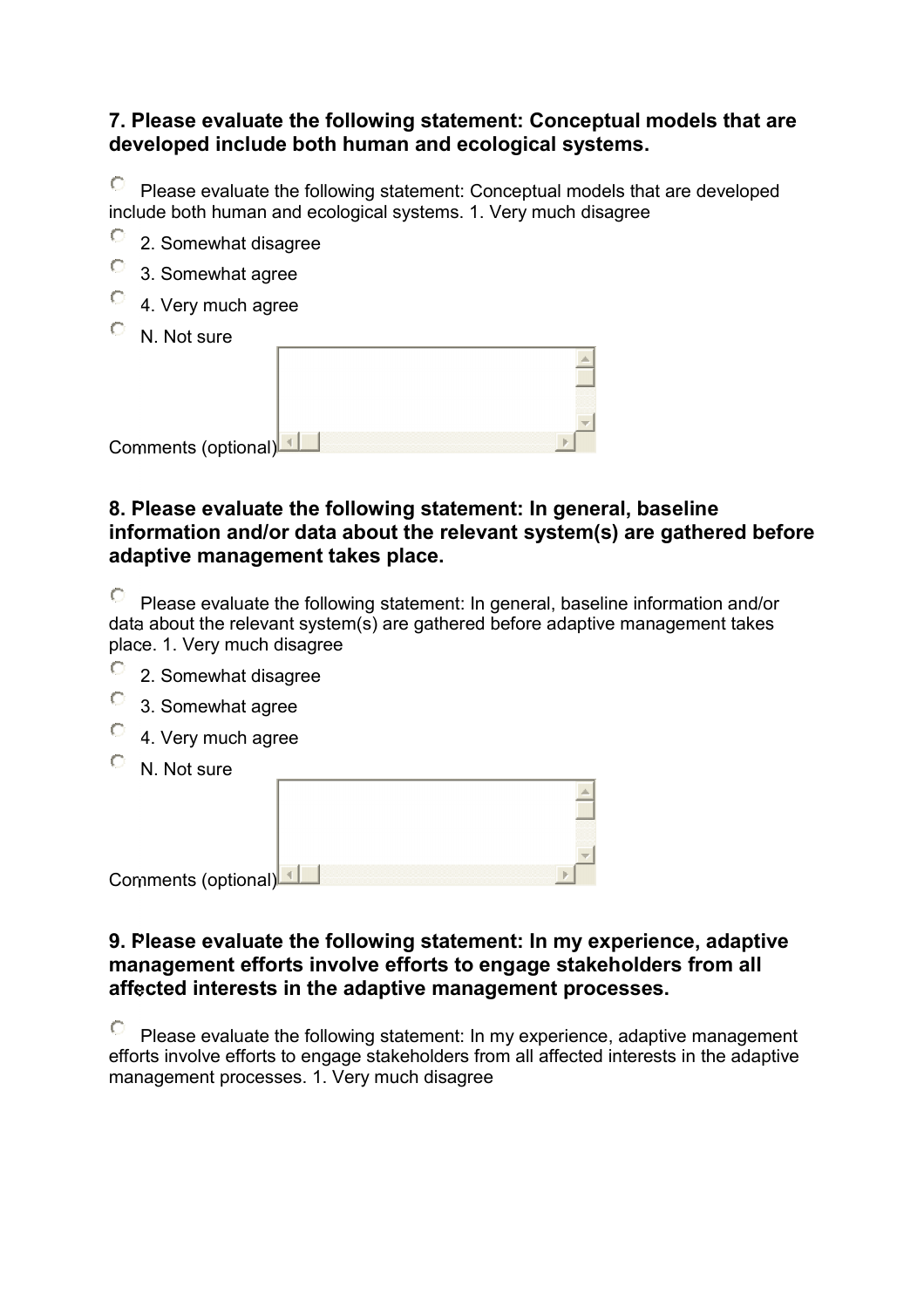- $\circ$ 2. Somewhat disagree
- $\bullet$ 3. Somewhat agree
- $\circ$ 4. Very much agree
- $\circ$ N. Not sure

| Comments (optional) |  |
|---------------------|--|
|                     |  |

### **10. Please evaluate the following statement: In general, existing legal mandates place management objectives first and place secondary importance on gathering the necessary baseline information.**

О Please evaluate the following statement: In general, existing legal mandates place management objectives first and place secondary importance on gathering the necessary baseline information. 1. Very much disagree

- $\circ$ 2. Somewhat disagree
- $\circ$ 3. Somewhat agree
- $\circ$ 4. Very much agree
- $\circ$ N. Not sure

| Comments (optional) |  |
|---------------------|--|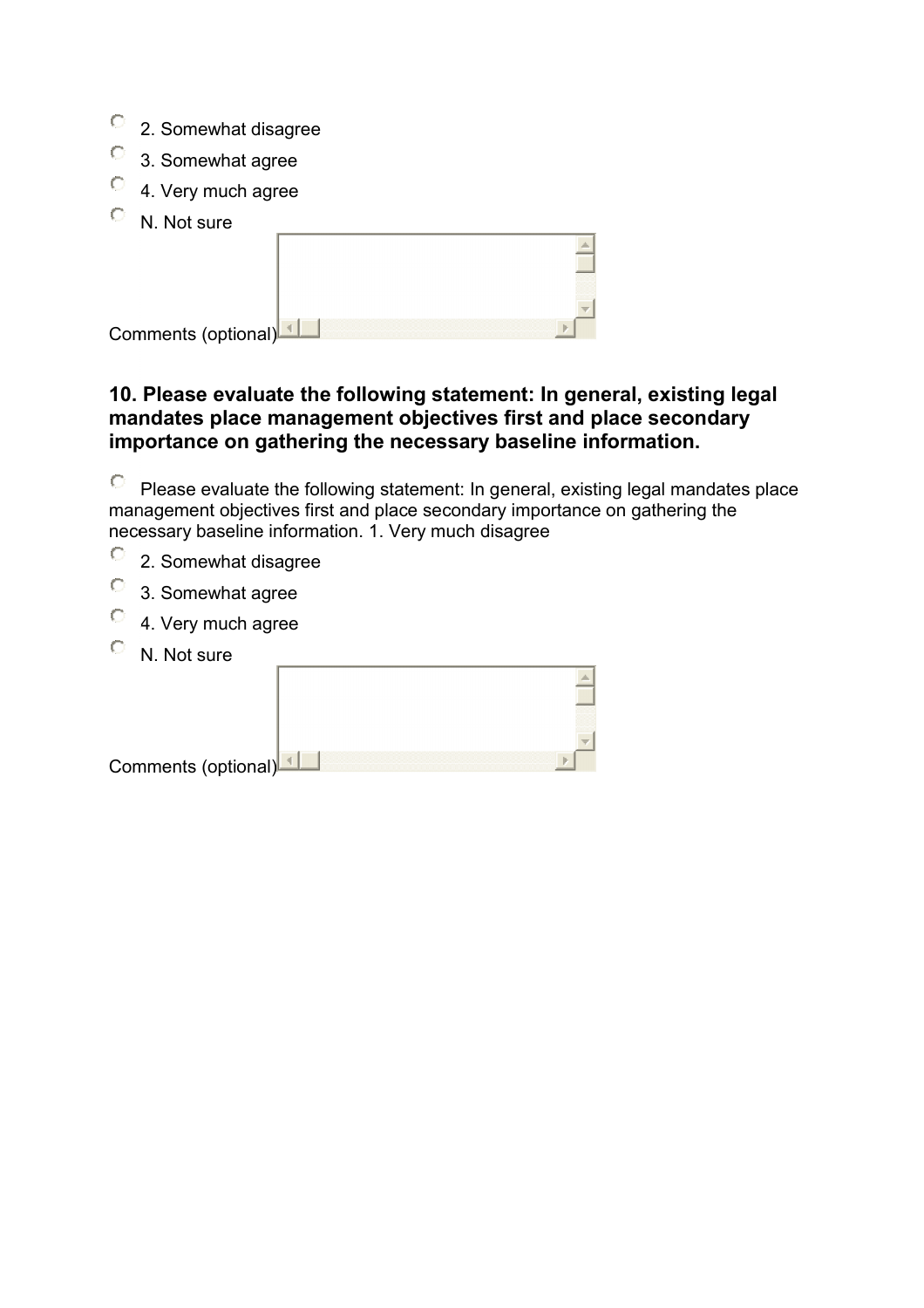### **11. Please evaluate the following statement: In my experience, broad management plans (e.g., resource management plans) include the flexibility necessary to engage in adaptive management.**

 $\circ$ Please evaluate the following statement: In my experience, broad management plans (e.g., resource management plans) include the flexibility necessary to engage in adaptive management. 1. Very much disagree

- О 2. Somewhat disagree
- О 3. Somewhat agree
- О 4. Very much agree

## N. Not sure

Please enter any comments or examples you would like to share here (optional)

| mmmm |
|------|
|      |
|      |

### **12. Please evaluate the following statement: Laws and other administrative and regulatory requirements constrain efforts to engage in adaptive management.**

0 Please evaluate the following statement: Laws and other administrative and regulatory requirements constrain efforts to engage in adaptive management. 1. Very much disagree

- $\circ$ 2. Somewhat disagree
- $\circ$ 3. Somewhat agree
- $\circ$ 4. Very much agree
- N. Not sure

| Comments (optional) |  |
|---------------------|--|

**13. Regarding the question above (Q12), can you list any specific legal requirements that you believe hamper or facilitate adaptive management? Please explain.**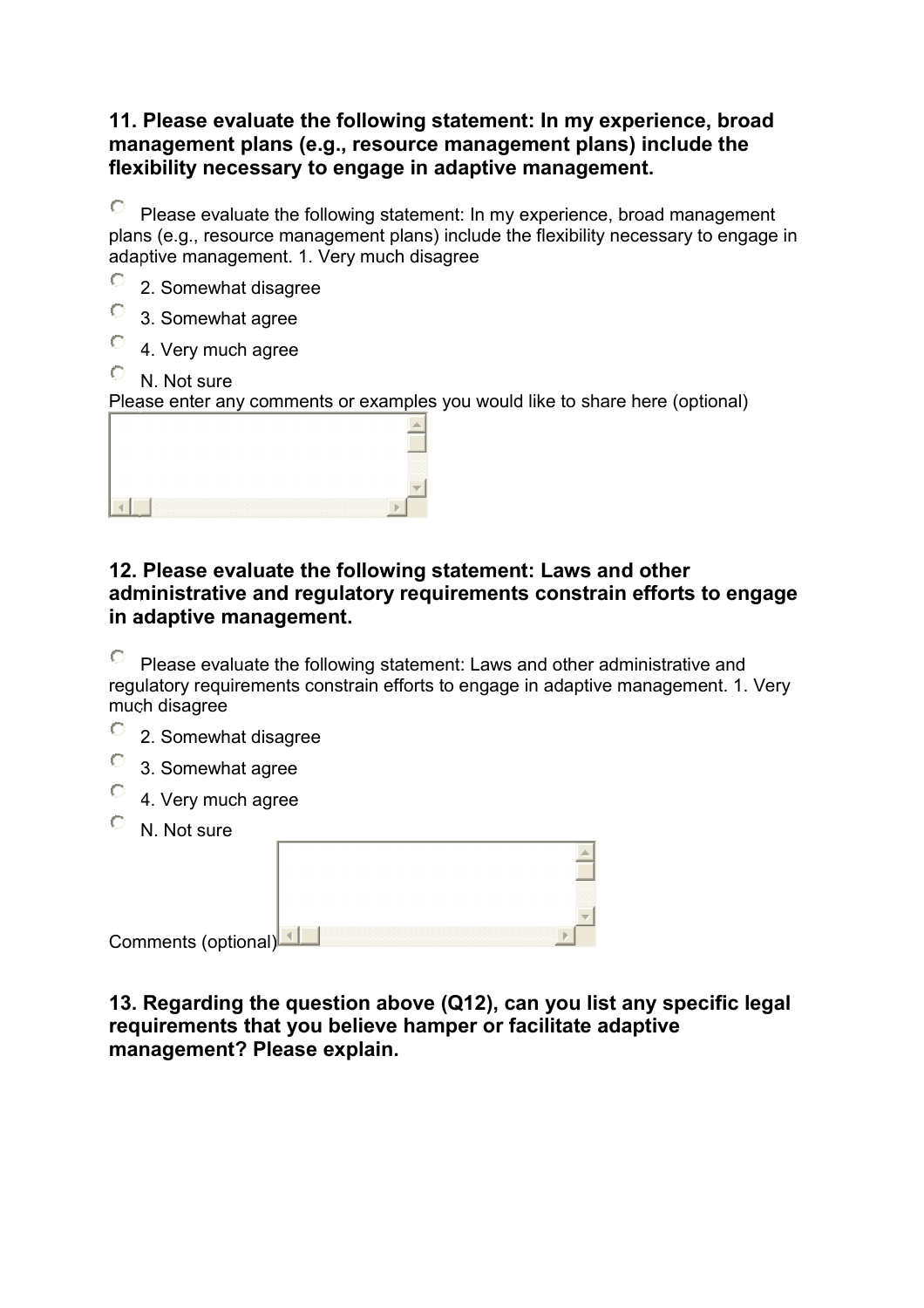О Regarding the question above (Q12), can you list any specific legal requirements that you believe hamper or facilitate adaptive management? Please explain. Yes

| No              |  |  |  |
|-----------------|--|--|--|
|                 |  |  |  |
|                 |  |  |  |
|                 |  |  |  |
|                 |  |  |  |
| Please explain. |  |  |  |

## **14. Please evaluate the following statement: Monitoring is adequately funded for adaptive management efforts.**

 $\circ$ Please evaluate the following statement: Monitoring is adequately funded for adaptive management efforts. 1. Very much disagree

- $\circ$ 2. Somewhat disagree
- $\circ$ 3. Somewhat agree
- $\circ$ 4. Very much agree
- N. Not sure

| Comments (optional)L |  |
|----------------------|--|

### **15. Please evaluate the following statement: Monitoring and assessment results are integrated into adaptive management decision-making.**

O Please evaluate the following statement: Monitoring and assessment results are integrated into adaptive management decision-making. 1. Very much disagree

- $\circ$ 2. Somewhat disagree
- О 3. Somewhat agree
- 4. Very much agree 0
- $\mathbb{O}^-$ N. Not sure

Please enter any comments or example you would like to share here (optional)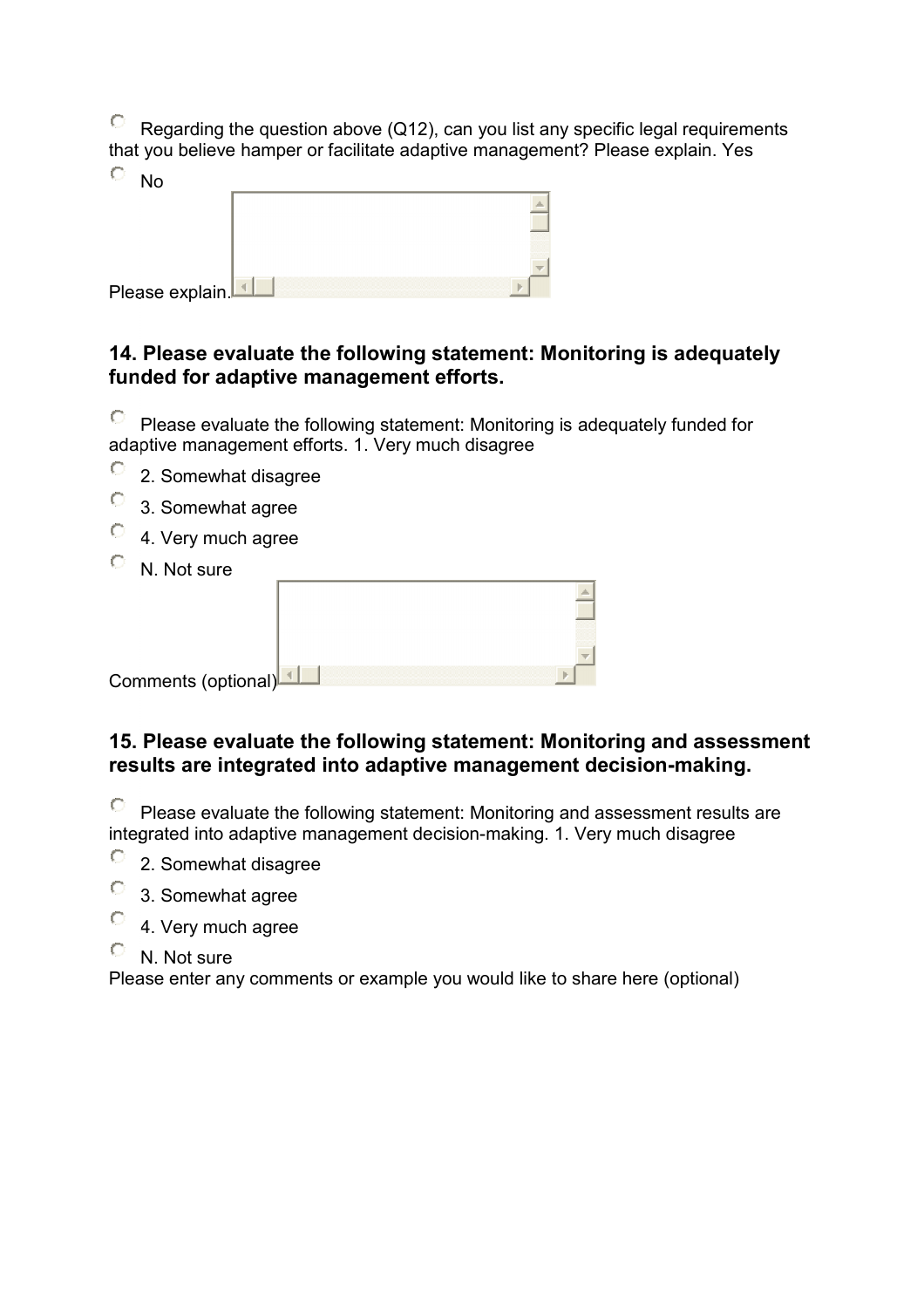

### **16. Please evaluate the following statement: I believe that changes could be made in existing legal requirements to make adaptive management more successful.**

О Please evaluate the following statement: I believe that changes could be made in existing legal requirements to make adaptive management more successful. 1. Very much disagree

- $\circ$ 2. Somewhat disagree
- О 3. Somewhat agree
- О 4. Very much agree
- $\circ$ N. Not sure

| IV. IVOL SUI <sub>C</sub> |  |
|---------------------------|--|
|                           |  |
|                           |  |
|                           |  |
|                           |  |
|                           |  |
| Comments (optional)       |  |

### **17. Regarding the question above (Q16), can you suggest specific changes to existing legal requirements that would facilitate adaptive management? Please explain.**



Regarding the question above (Q16), can you suggest specific changes to existing legal requirements that would facilitate adaptive management? Please explain.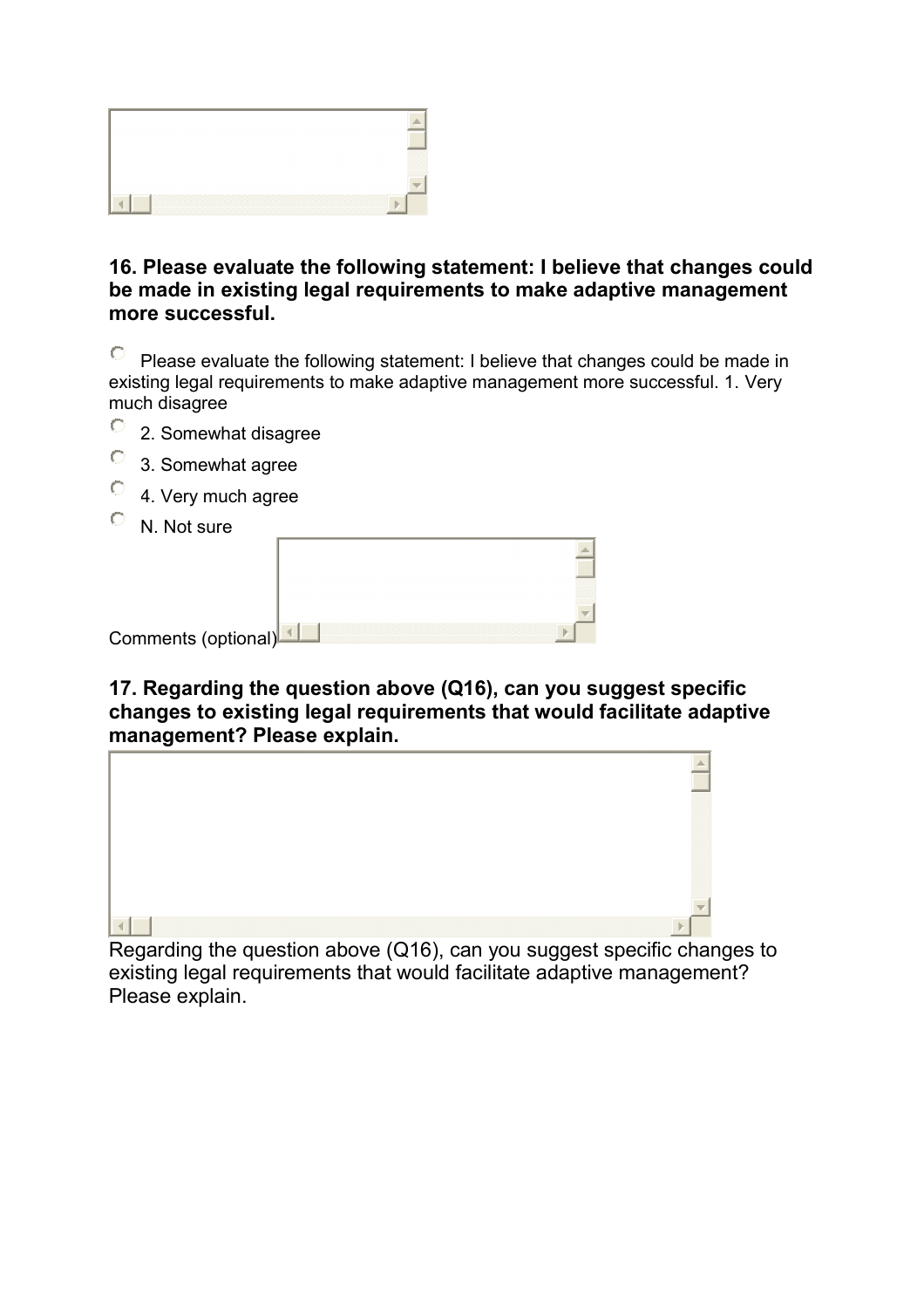### **18. Please evaluate the following statement: In many cases, existing legal mandates (e.g., endangered species protection) make it difficult to engage in adaptive management practices because they require specific management outcomes.**

О Please evaluate the following statement: In many cases, existing legal mandates (e.g., endangered species protection) make it difficult to engage in adaptive management practices because they require specific management outcomes. 1. Very much disagree

- $\circ$ 2. Somewhat disagree
- $\circ$ 3. Somewhat agree
- $\circ$ 4. Very much agree
- N. Not sure

| Comments (optional)L |  |
|----------------------|--|

### **19. Please evaluate the following statement: It is important to communicate the results of adaptive management experiments to stakeholders.**

O Please evaluate the following statement: It is important to communicate the results of adaptive management experiments to stakeholders. 1. Very much disagree

- $\circ$ 2. Somewhat disagree
- $\circ$ 3. Somewhat agree
- $\circ$ 4. Very much agree
- O N. Not sure

Please enter any comments or example you would like to share here (optional)

| -------------<br>,,,,,,,,,,<br>mmmm<br><br>mmmmm |
|--------------------------------------------------|
| mmmm<br>,,,,,,,,,,,,                             |
|                                                  |
|                                                  |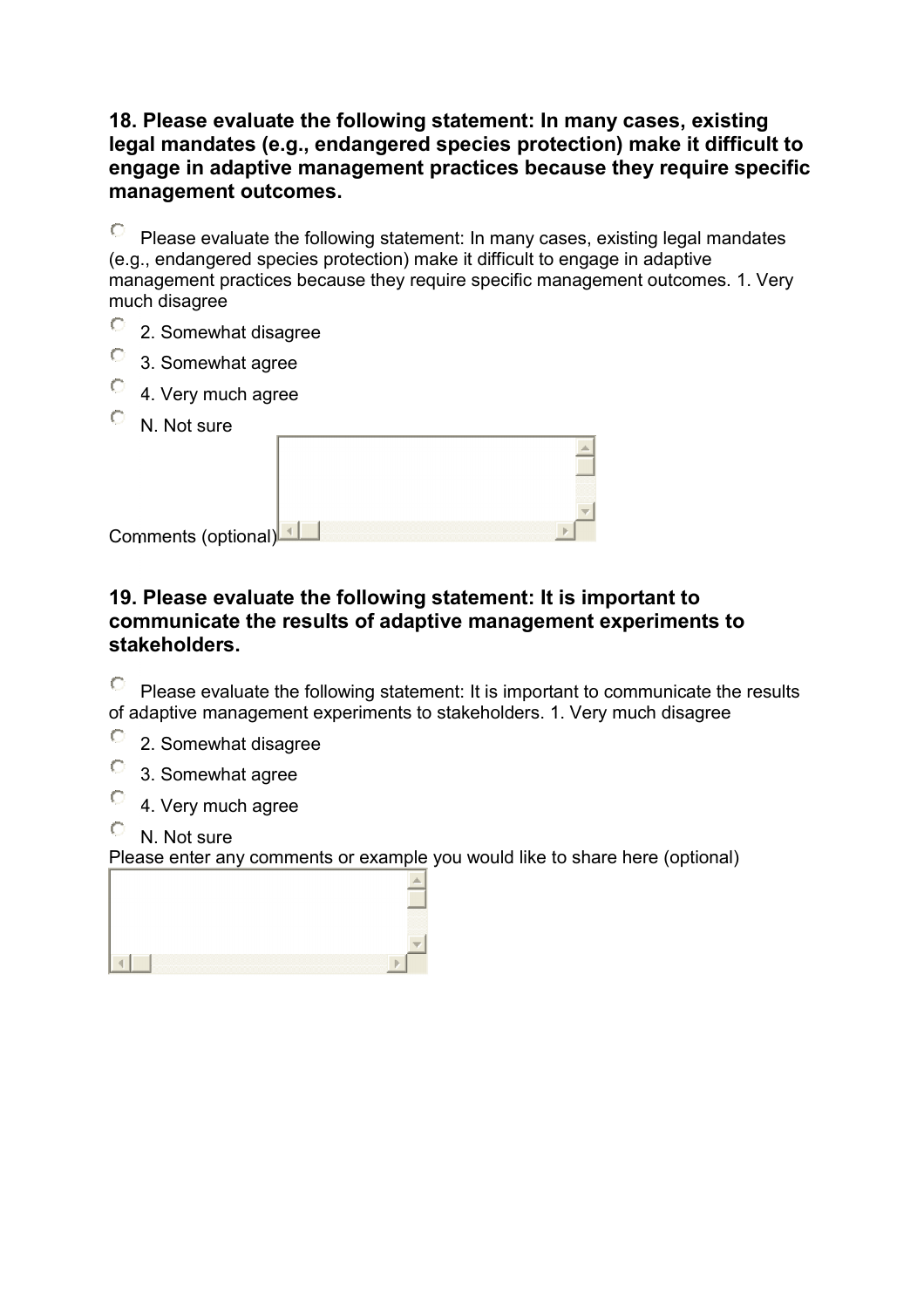### **20. Please evaluate the following statement: In my experience, when adaptive management experiments tell us something new, management actions are changed to reflect what is learned.**

 $\circ$ Please evaluate the following statement: In my experience, when adaptive management experiments tell us something new, management actions are changed to reflect what is learned. 1. Very much disagree

- $\circ$ 2. Somewhat disagree
- $\circ$ 3. Somewhat agree
- $\circ$ 4. Very much agree
- О N. Not sure

| Comments (optional)L |  |
|----------------------|--|

# **21. Please provide any additional feedback information here.**

| D                                                       |  |
|---------------------------------------------------------|--|
|                                                         |  |
|                                                         |  |
| Dlogge provide any additional feadbook information hard |  |

Please provide any additional feedback information here.

# **22. Please select your highest level of education.**

Please select your highest level of education.

 $\left| - \right|$ 

### **23. Please select the professional designation that best describes your current status.**

 $\blacksquare$ 

Please select the professional designation that best describes your current status.

Please enter a comment (optional).